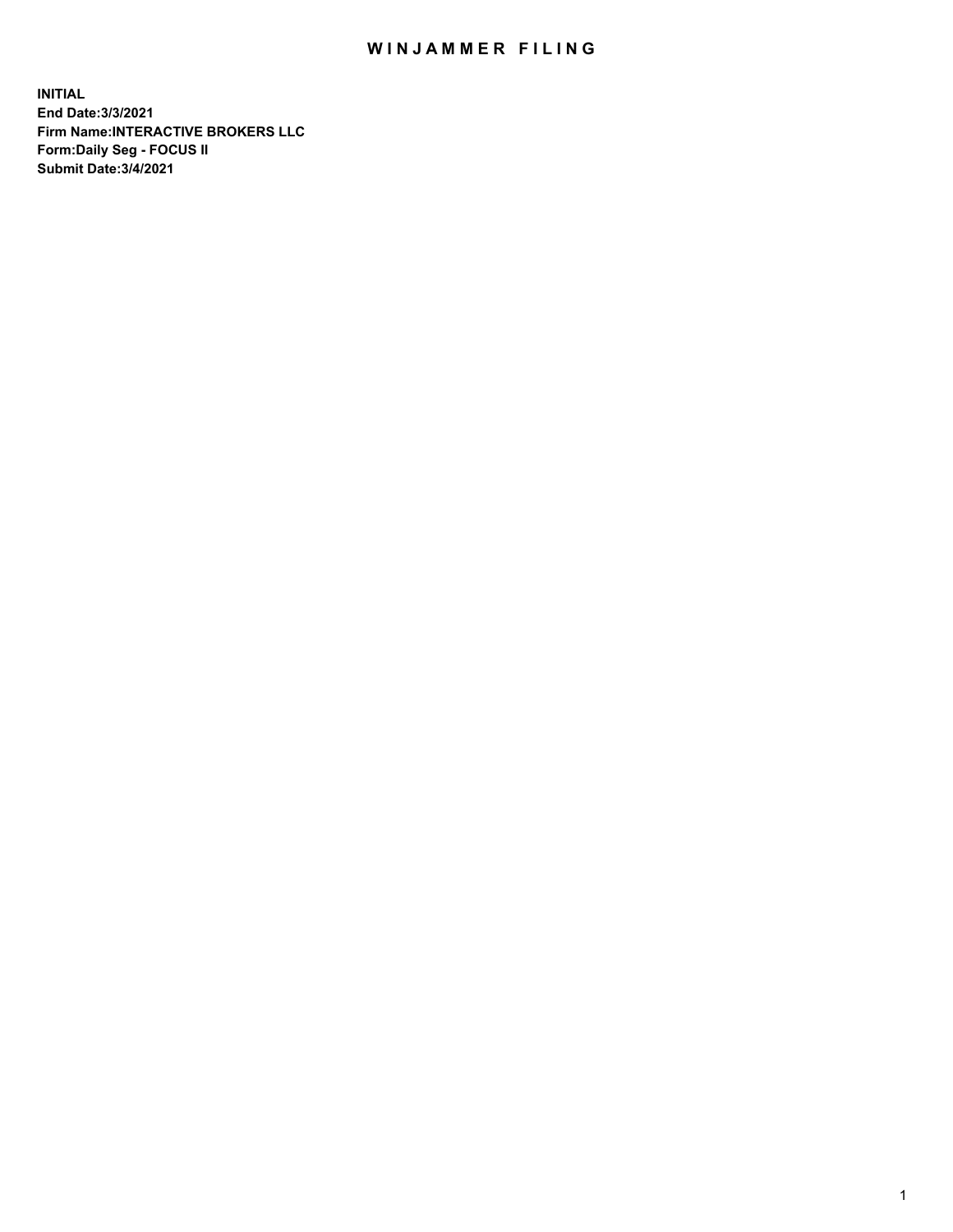**INITIAL End Date:3/3/2021 Firm Name:INTERACTIVE BROKERS LLC Form:Daily Seg - FOCUS II Submit Date:3/4/2021 Daily Segregation - Cover Page**

| Name of Company                                                                                                                                                                                                                                                                                                                | <b>INTERACTIVE BROKERS LLC</b>                                                                  |
|--------------------------------------------------------------------------------------------------------------------------------------------------------------------------------------------------------------------------------------------------------------------------------------------------------------------------------|-------------------------------------------------------------------------------------------------|
| <b>Contact Name</b>                                                                                                                                                                                                                                                                                                            | James Menicucci                                                                                 |
| <b>Contact Phone Number</b>                                                                                                                                                                                                                                                                                                    | 203-618-8085                                                                                    |
| <b>Contact Email Address</b>                                                                                                                                                                                                                                                                                                   | jmenicucci@interactivebrokers.c<br>om                                                           |
| FCM's Customer Segregated Funds Residual Interest Target (choose one):<br>a. Minimum dollar amount: ; or<br>b. Minimum percentage of customer segregated funds required:%; or<br>c. Dollar amount range between: and; or<br>d. Percentage range of customer segregated funds required between:% and%.                          | $\overline{\mathbf{0}}$<br>$\overline{\mathbf{0}}$<br>155,000,000 245,000,000<br>0 <sub>0</sub> |
| FCM's Customer Secured Amount Funds Residual Interest Target (choose one):<br>a. Minimum dollar amount: ; or<br>b. Minimum percentage of customer secured funds required:% ; or<br>c. Dollar amount range between: and; or<br>d. Percentage range of customer secured funds required between:% and%.                           | $\frac{0}{0}$<br>80,000,000 120,000,000<br>0 <sub>0</sub>                                       |
| FCM's Cleared Swaps Customer Collateral Residual Interest Target (choose one):<br>a. Minimum dollar amount: ; or<br>b. Minimum percentage of cleared swaps customer collateral required:% ; or<br>c. Dollar amount range between: and; or<br>d. Percentage range of cleared swaps customer collateral required between:% and%. | $\frac{0}{0}$<br>0 <sub>0</sub><br>0 <sub>0</sub>                                               |

Attach supporting documents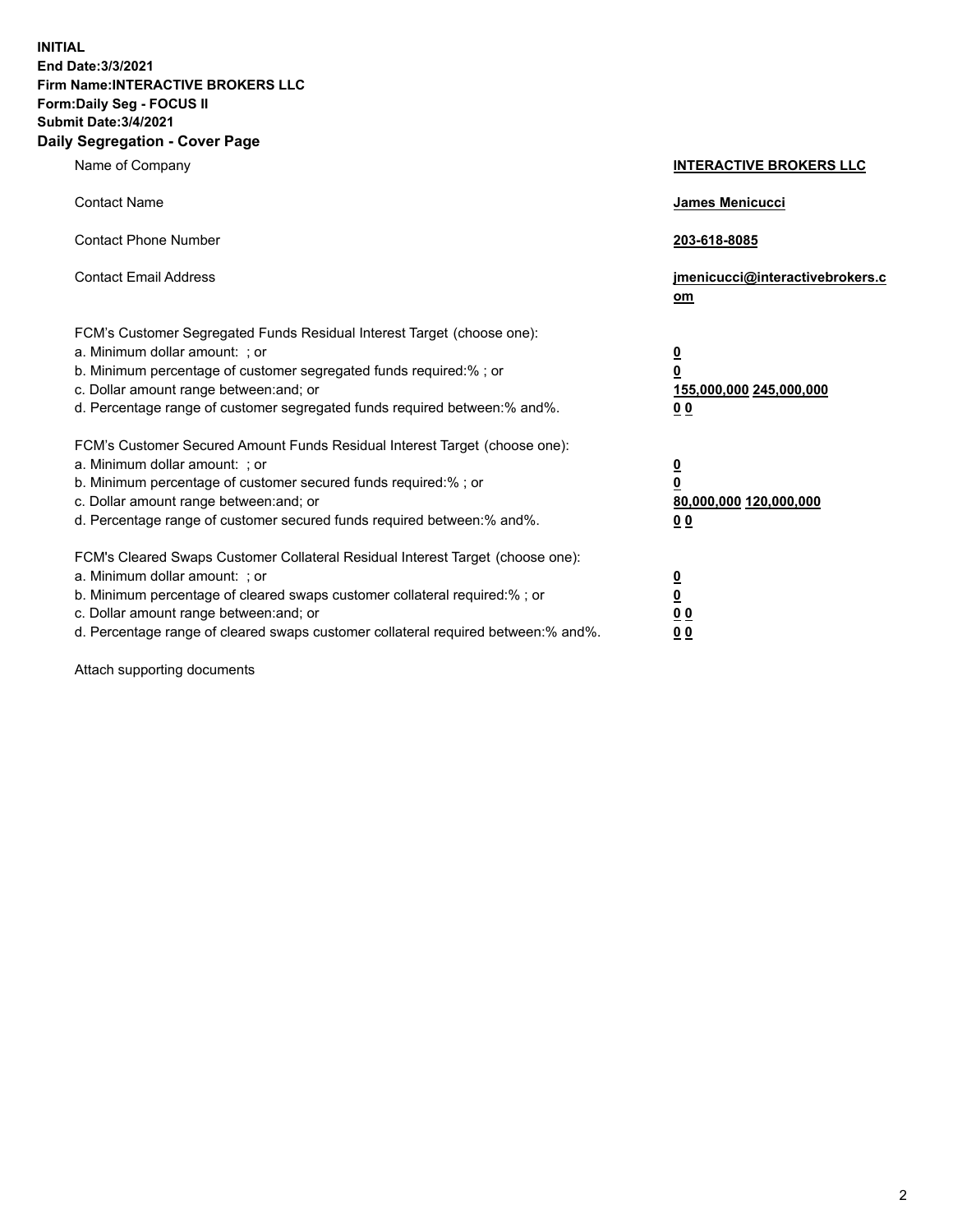## **INITIAL End Date:3/3/2021 Firm Name:INTERACTIVE BROKERS LLC Form:Daily Seg - FOCUS II Submit Date:3/4/2021 Daily Segregation - Secured Amounts**

|     | Foreign Futures and Foreign Options Secured Amounts                                         |                                  |
|-----|---------------------------------------------------------------------------------------------|----------------------------------|
|     | Amount required to be set aside pursuant to law, rule or regulation of a foreign            | $0$ [7305]                       |
|     | government or a rule of a self-regulatory organization authorized thereunder                |                                  |
| 1.  | Net ledger balance - Foreign Futures and Foreign Option Trading - All Customers             |                                  |
|     | A. Cash                                                                                     | 490,399,939 [7315]               |
|     | B. Securities (at market)                                                                   | $0$ [7317]                       |
| 2.  | Net unrealized profit (loss) in open futures contracts traded on a foreign board of trade   | 10,888,457 [7325]                |
| 3.  | Exchange traded options                                                                     |                                  |
|     | a. Market value of open option contracts purchased on a foreign board of trade              | 114,295 [7335]                   |
|     | b. Market value of open contracts granted (sold) on a foreign board of trade                | $-5,008$ [7337]                  |
| 4.  | Net equity (deficit) (add lines 1. 2. and 3.)                                               | 501,397,683 [7345]               |
| 5.  | Account liquidating to a deficit and account with a debit balances - gross amount           | 121,731 [7351]                   |
|     | Less: amount offset by customer owned securities                                            | 0 [7352] 121,731 [7354]          |
| 6.  | Amount required to be set aside as the secured amount - Net Liquidating Equity              | 501,519,414 [7355]               |
|     | Method (add lines 4 and 5)                                                                  |                                  |
| 7.  | Greater of amount required to be set aside pursuant to foreign jurisdiction (above) or line | 501,519,414 [7360]               |
|     | 6.                                                                                          |                                  |
|     | FUNDS DEPOSITED IN SEPARATE REGULATION 30.7 ACCOUNTS                                        |                                  |
| 1.  | Cash in banks                                                                               |                                  |
|     | A. Banks located in the United States                                                       | 60,638,434 [7500]                |
|     | B. Other banks qualified under Regulation 30.7                                              | 0 [7520] 60,638,434 [7530]       |
| 2.  | Securities                                                                                  |                                  |
|     | A. In safekeeping with banks located in the United States                                   | 324,982,000 [7540]               |
|     | B. In safekeeping with other banks qualified under Regulation 30.7                          | 0 [7560] 324,982,000 [7570]      |
| 3.  | Equities with registered futures commission merchants                                       |                                  |
|     | A. Cash                                                                                     | $0$ [7580]                       |
|     | <b>B.</b> Securities                                                                        | $0$ [7590]                       |
|     | C. Unrealized gain (loss) on open futures contracts                                         | $0$ [7600]                       |
|     | D. Value of long option contracts<br>E. Value of short option contracts                     | $0$ [7610]                       |
| 4.  | Amounts held by clearing organizations of foreign boards of trade                           | 0 [7615] 0 [7620]                |
|     | A. Cash                                                                                     | $0$ [7640]                       |
|     | <b>B.</b> Securities                                                                        | $0$ [7650]                       |
|     | C. Amount due to (from) clearing organization - daily variation                             | $0$ [7660]                       |
|     | D. Value of long option contracts                                                           | $0$ [7670]                       |
|     | E. Value of short option contracts                                                          | 0 [7675] 0 [7680]                |
| 5.  | Amounts held by members of foreign boards of trade                                          |                                  |
|     | A. Cash                                                                                     | 246,132,484 [7700]               |
|     | <b>B.</b> Securities                                                                        | $0$ [7710]                       |
|     | C. Unrealized gain (loss) on open futures contracts                                         | -1,900,856 [7720]                |
|     | D. Value of long option contracts                                                           | 114,295 [7730]                   |
|     | E. Value of short option contracts                                                          | -5,008 [7735] 244,340,915 [7740] |
| 6.  | Amounts with other depositories designated by a foreign board of trade                      | $0$ [7760]                       |
| 7.  | Segregated funds on hand                                                                    | $0$ [7765]                       |
| 8.  | Total funds in separate section 30.7 accounts                                               | 629,961,349 [7770]               |
| 9.  | Excess (deficiency) Set Aside for Secured Amount (subtract line 7 Secured Statement         | 128,441,935 [7380]               |
|     | Page 1 from Line 8)                                                                         |                                  |
| 10. | Management Target Amount for Excess funds in separate section 30.7 accounts                 | 80,000,000 [7780]                |
| 11. | Excess (deficiency) funds in separate 30.7 accounts over (under) Management Target          | 48,441,935 [7785]                |
|     |                                                                                             |                                  |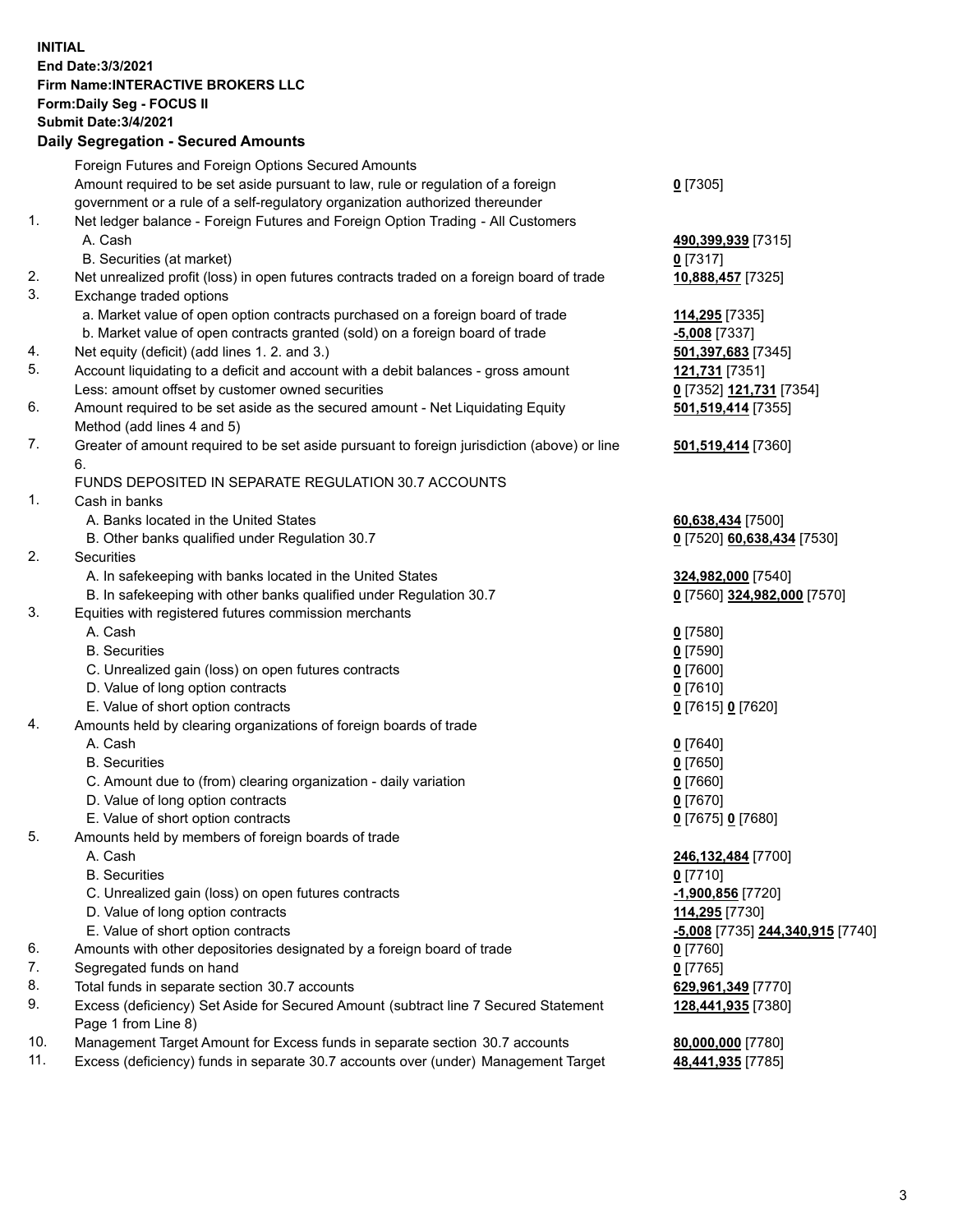**INITIAL End Date:3/3/2021 Firm Name:INTERACTIVE BROKERS LLC Form:Daily Seg - FOCUS II Submit Date:3/4/2021 Daily Segregation - Segregation Statement** SEGREGATION REQUIREMENTS(Section 4d(2) of the CEAct) 1. Net ledger balance A. Cash **6,347,948,069** [7010] B. Securities (at market) **0** [7020] 2. Net unrealized profit (loss) in open futures contracts traded on a contract market **167,995,828** [7030] 3. Exchange traded options A. Add market value of open option contracts purchased on a contract market **310,481,780** [7032] B. Deduct market value of open option contracts granted (sold) on a contract market **-269,575,471** [7033] 4. Net equity (deficit) (add lines 1, 2 and 3) **6,556,850,206** [7040] 5. Accounts liquidating to a deficit and accounts with debit balances - gross amount **3,189,777** [7045] Less: amount offset by customer securities **0** [7047] **3,189,777** [7050] 6. Amount required to be segregated (add lines 4 and 5) **6,560,039,983** [7060] FUNDS IN SEGREGATED ACCOUNTS 7. Deposited in segregated funds bank accounts A. Cash **2,316,234,833** [7070] B. Securities representing investments of customers' funds (at market) **2,145,922,410** [7080] C. Securities held for particular customers or option customers in lieu of cash (at market) **0** [7090] 8. Margins on deposit with derivatives clearing organizations of contract markets A. Cash **526,190,429** [7100] B. Securities representing investments of customers' funds (at market) **1,767,539,115** [7110] C. Securities held for particular customers or option customers in lieu of cash (at market) **0** [7120] 9. Net settlement from (to) derivatives clearing organizations of contract markets **-15,222,670** [7130] 10. Exchange traded options A. Value of open long option contracts **310,013,504** [7132] B. Value of open short option contracts **-269,421,917** [7133] 11. Net equities with other FCMs A. Net liquidating equity **0** [7140] B. Securities representing investments of customers' funds (at market) **0** [7160] C. Securities held for particular customers or option customers in lieu of cash (at market) **0** [7170] 12. Segregated funds on hand **0** [7150] 13. Total amount in segregation (add lines 7 through 12) **6,781,255,704** [7180] 14. Excess (deficiency) funds in segregation (subtract line 6 from line 13) **221,215,721** [7190] 15. Management Target Amount for Excess funds in segregation **155,000,000** [7194] 16. Excess (deficiency) funds in segregation over (under) Management Target Amount **66,215,721** [7198]

Excess